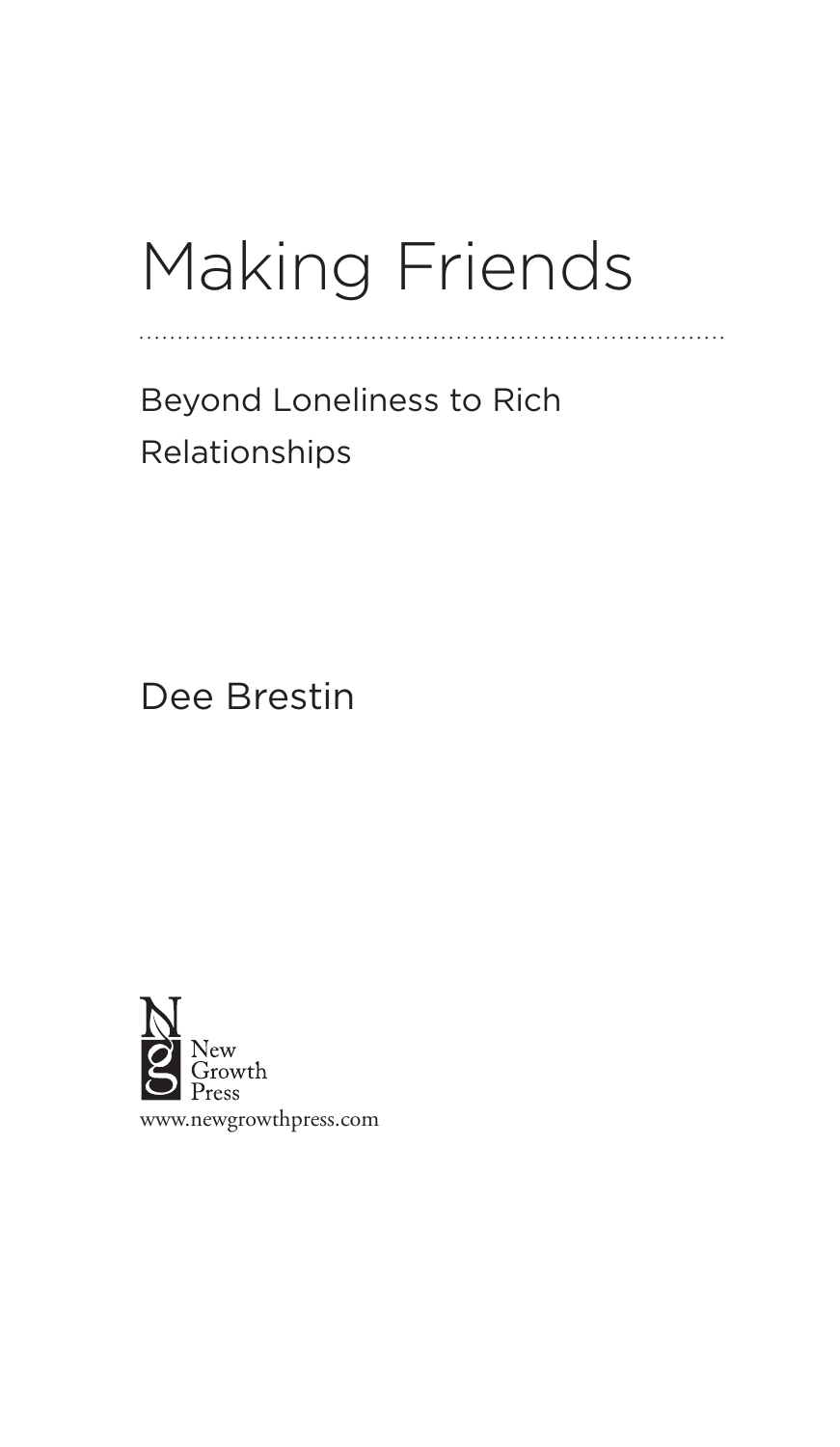New Growth Press, Greensboro, NC 27404 www.newgrowthpress.com Copyright © 2013 by Dee Brestin

All rights reserved. No part of this publication may be reproduced, stored in a retrieval system, or transmitted in any form by any means, electronic, mechanical, photocopy, recording, or otherwise, without the prior permission of the publisher, except as provided by USA copyright law. Published 2013.

All Scripture quotations, unless otherwise indicated are from *The Holy Bible, English Standard Version*® (ESV®), copyright © 2000, 2001 by Crossway Bibles, a division of Good News Publishers. Used by permission. All rights reserved.

Scripture quotations marked KJV are taken from the King James Version of the Bible.

Scripture quotations marked The Message are taken from *The Message*. Copyright © 1993, 1994, 1995, 1996, 2000, 2001, 2002. Used by permission of NavPress Publishing Group.

Cover Design: Faceout books, faceout.com Typesetting: Lisa Parnell, Thompson's Station, TN

ISBN-10: 1-939946-15-8 ISBN-13: 978-1-939946-15-7

Library of Congress Cataloging-in-Publication Data Brestin, Dee, 1944–

 Making friends : beyond loneliness to rich relationships / Dee Brestin.

 pages cm Includes bibliographical references and index. ISBN 978-1-939946-15-7 (alk. paper)

 1. Christian women—Religious life. 2. Female friendship— Religious aspects—Christianity. 3. Friendship—Religious aspects—Christianity.

I. Title.

 BV4527.B694 2013 241'.6762—dc23 2013020025

Printed in Canada

20 19 18 17 16 15 14 13 1 2 3 4 5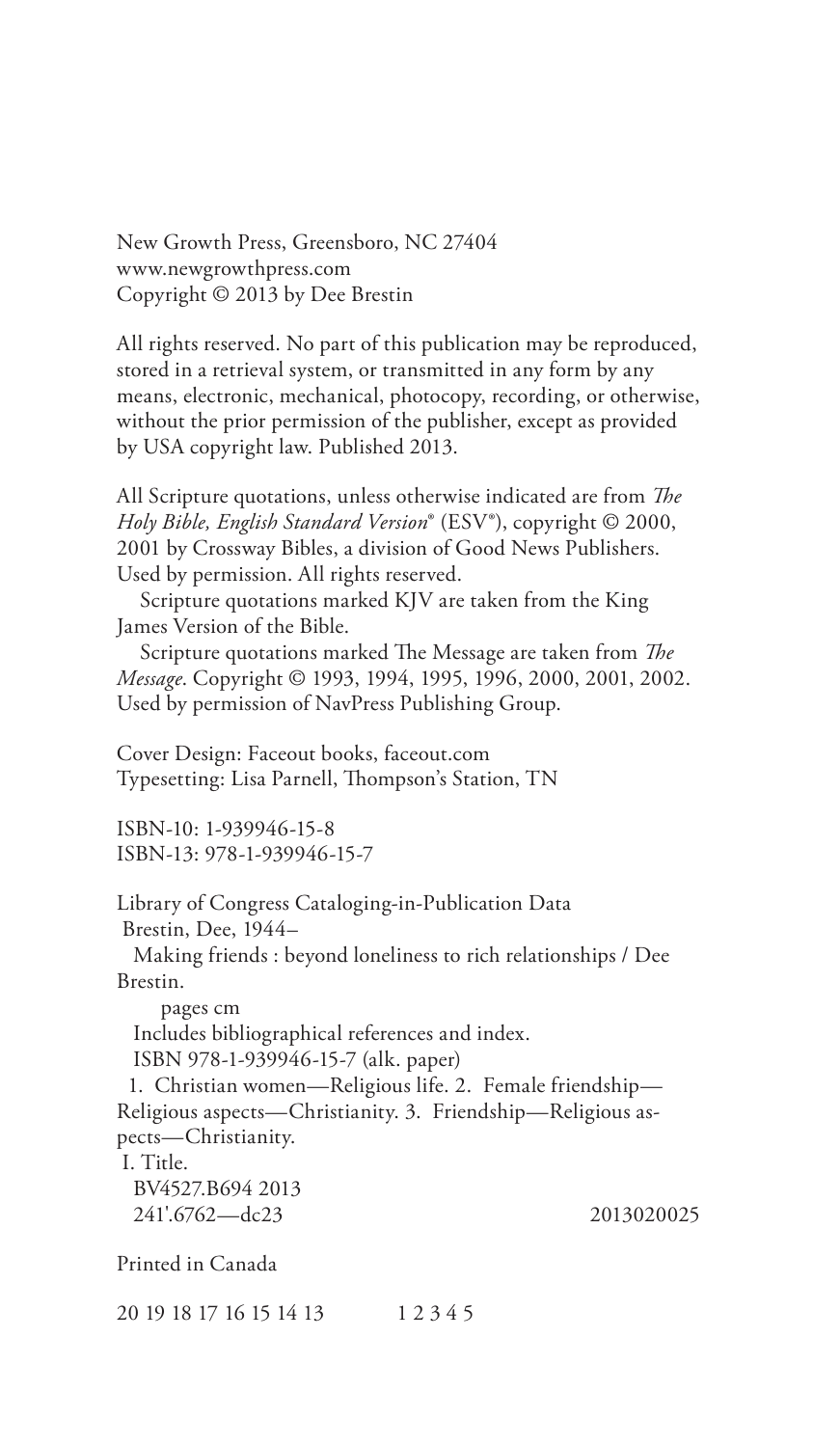N / e were young and naïve and excited about the adventure ahead. My husband Steve had finally finished medical school (Hurrah!) and we were bound for Seattle. We packed up our little family, said tearful goodbyes to our friends and family in Indianapolis, buckled our toddlers in the backseat, and drove off blowing kisses. We'd heard about Seattle's splendor: the snowcapped mountains, the sparkling Puget Sound, and the greenest green you've ever seen. And to think—we were actually going to live there! We'd find a good church, meet new friends, and have family picnics in lush parks overlooking the water.

We moved into our rental house, and Steve began his internship, the final year of his training. That first week he worked one hundred twenty hours. (There are laws now protecting interns and their patients from these long hours—but there weren't then.) As the weeks passed and his hours didn't change, I realized that Steve was not going to be able to explore Seattle, spend time with us, go to church, or want to have new people over. When he wasn't working, there was only one thing he wanted to do: SLEEP.

Alone with two little boys, I waited for the skies to clear so that I could take them outside to play. At first they pressed their little hands and noses against the window, waiting for the sun as we sang: *Rain, rain, go away—come again another day*. But that September the rain fell as in the days of Noah. Soon the gray in my soul surpassed the gray outside our window.

When our need is not so great, it is easy to neglect friendship, to think we can thrive without it. But it is